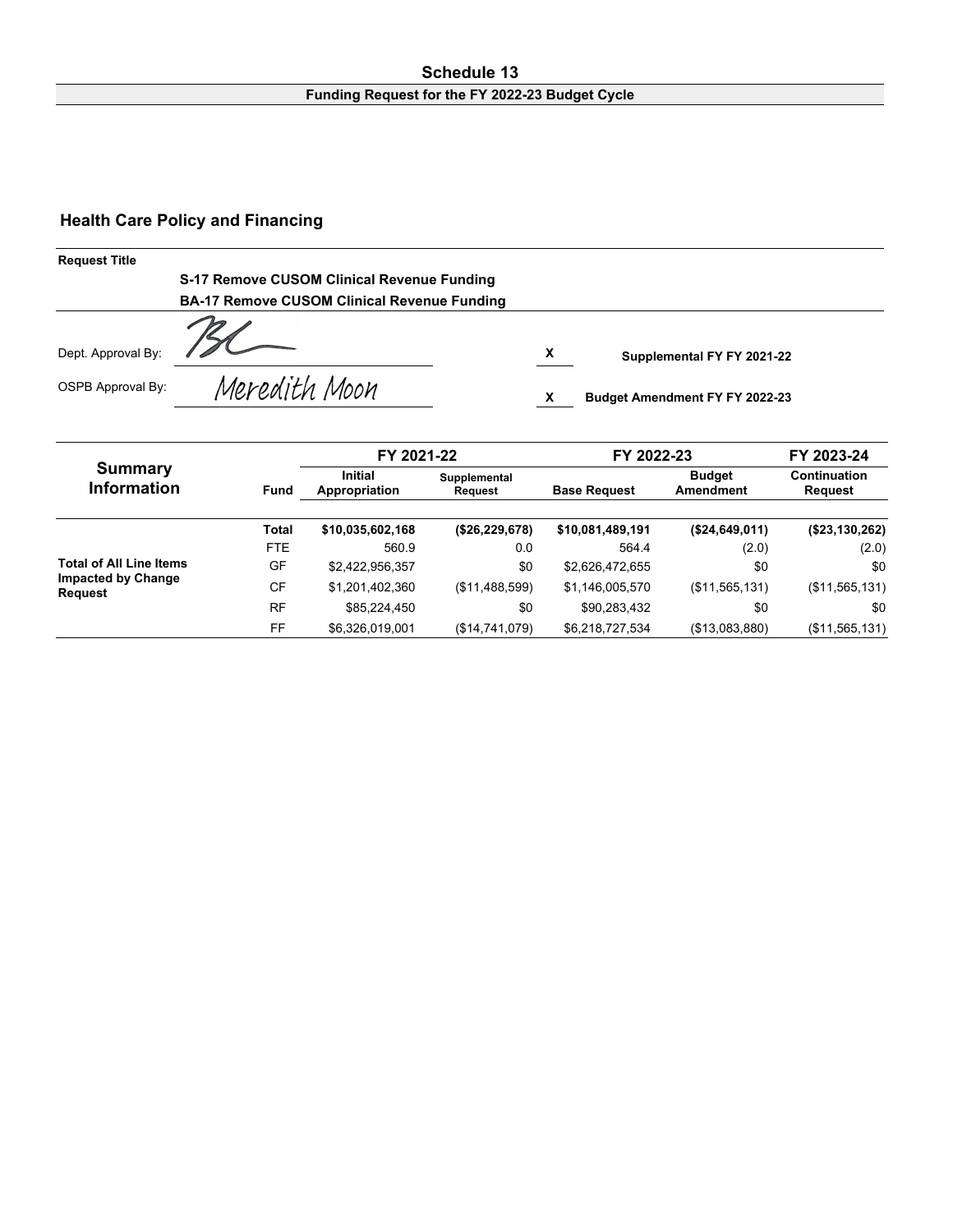|                                                           |                                                                | FY 2021-22                      |                                                         | FY 2022-23          | FY 2023-24                        |                                |
|-----------------------------------------------------------|----------------------------------------------------------------|---------------------------------|---------------------------------------------------------|---------------------|-----------------------------------|--------------------------------|
| <b>Line Item</b><br><b>Information</b>                    | Fund                                                           | <b>Initial</b><br>Appropriation | Supplemental<br><b>Request</b>                          | <b>Base Request</b> | <b>Budget</b><br><b>Amendment</b> | Continuation<br><b>Request</b> |
|                                                           |                                                                |                                 |                                                         |                     |                                   |                                |
| 01. Executive Director's Office - Personal Services       |                                                                |                                 |                                                         |                     |                                   |                                |
|                                                           | <b>Total</b>                                                   | \$46,430,090                    | \$0                                                     | \$48,168,150        | (\$150, 364)                      | (\$150, 364)                   |
|                                                           | <b>FTE</b>                                                     | 560.9                           | 0.0                                                     | 564.4               | (2.0)                             | (2.0)                          |
|                                                           | GF                                                             | \$17,965,940                    | \$0                                                     | \$18,939,543        | \$0                               | \$0                            |
|                                                           | <b>CF</b>                                                      | \$4,404,610                     | \$0                                                     | \$4,386,646         | (\$75, 182)                       | (\$75, 182)                    |
|                                                           | <b>RF</b>                                                      | \$1,892,340                     | \$0                                                     | \$1,835,729         | \$0                               | \$0                            |
|                                                           | FF                                                             | \$22,167,200                    | \$0                                                     | \$23,006,232        | (\$75, 182)                       | (\$75, 182)                    |
| 01. Executive Director's Office - Operating Expenses      |                                                                |                                 |                                                         |                     |                                   |                                |
|                                                           | <b>Total</b>                                                   | \$2,775,315                     | \$0                                                     | \$2,432,567         | (\$2,700)                         | (\$2,700)                      |
|                                                           | <b>FTE</b>                                                     | 0.0                             | 0.0                                                     | 0.0                 | 0.0                               | 0.0                            |
|                                                           | GF                                                             | \$1,209,995                     | \$0                                                     | \$1,035,087         | \$0                               | \$0                            |
|                                                           | <b>CF</b>                                                      | \$251,588                       | \$0                                                     | \$212,239           | (\$1,350)                         | (\$1,350)                      |
|                                                           | <b>RF</b>                                                      | \$13,297                        | \$0                                                     | \$13,297            | \$0                               | \$0                            |
|                                                           | FF                                                             | \$1,300,435                     | \$0                                                     | \$1,171,944         | (\$1,350)                         | (\$1,350)                      |
| 02. Medical Services Premiums - Medical Services Premiums |                                                                |                                 |                                                         |                     |                                   |                                |
|                                                           | <b>Total</b>                                                   | \$9,986,396,763                 | (\$26,229,678)                                          | \$10,030,888,474    | (\$24,495,947)                    | (\$22,977,198)                 |
|                                                           | <b>FTE</b>                                                     | 0.0                             | 0.0                                                     | 0.0                 | 0.0                               | 0.0                            |
|                                                           | GF                                                             | \$2,403,780,422                 | \$0                                                     | \$2,606,498,025     | \$0                               | \$0                            |
|                                                           | <b>CF</b>                                                      | \$1,196,746,162                 | (\$11,488,599)                                          | \$1,141,406,685     | (\$11,488,599)                    | (\$11,488,599)                 |
|                                                           | <b>RF</b>                                                      | \$83,318,813                    | \$0                                                     | \$88,434,406        | \$0                               | \$0                            |
|                                                           | FF                                                             | \$6,302,551,366                 | (\$14,741,079)                                          | \$6,194,549,358     | (\$13,007,348)                    | (\$11,488,599)                 |
|                                                           |                                                                |                                 | <b>Auxiliary Data</b>                                   |                     |                                   |                                |
| <b>Requires Legislation?</b>                              | <b>NO</b>                                                      |                                 |                                                         |                     |                                   |                                |
| <b>Type of Request?</b>                                   | Health Care Policy and Financing<br><b>Prioritized Request</b> |                                 | Interagency Approval or<br><b>Related Schedule 13s:</b> |                     | None                              |                                |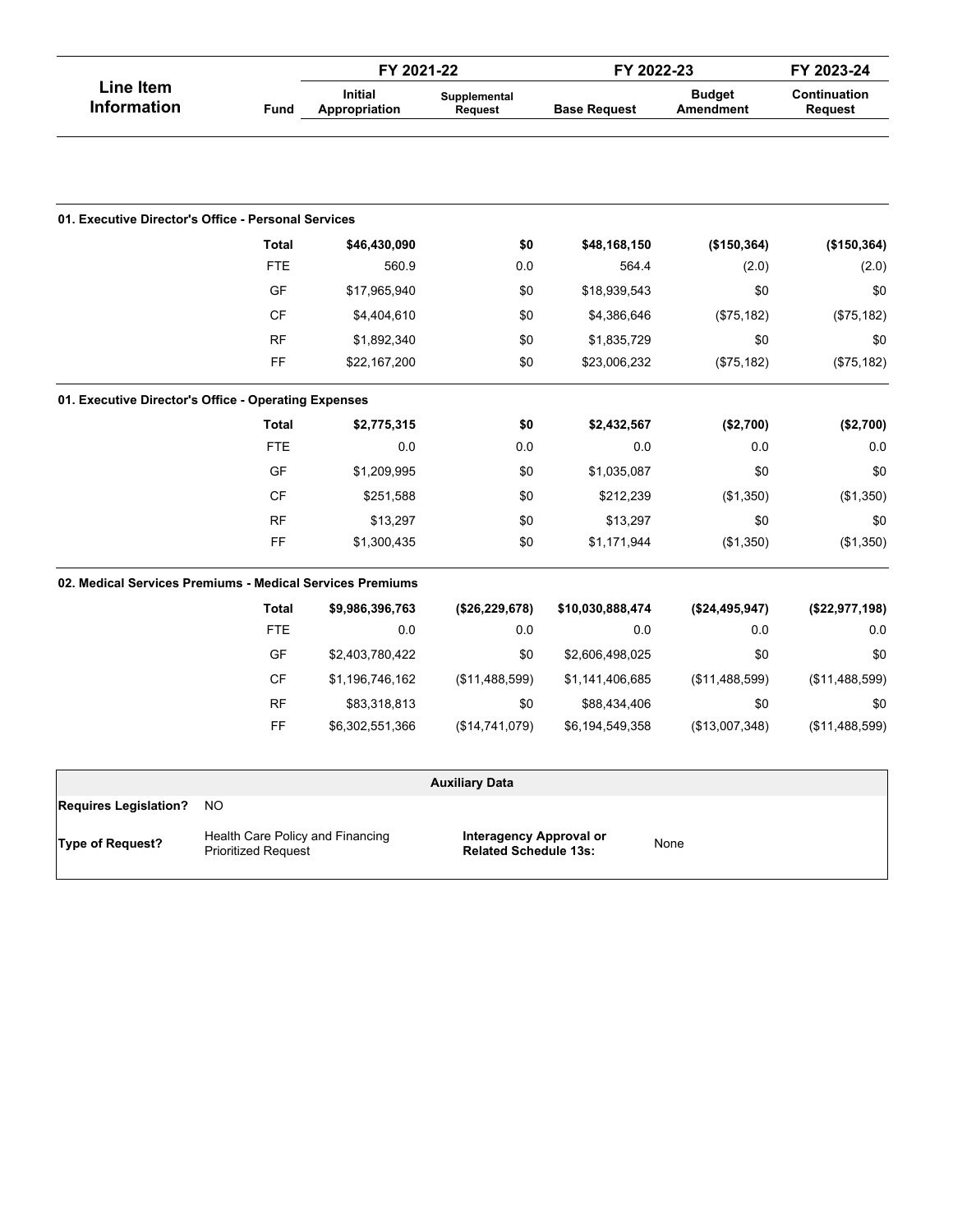Department of Health Care Policy & Financing **Jared Polis**

FY 2021-22 and 2022-23 Funding Request





Governor

**Kim Bimestefer** Executive Director

## **Department Priority: S-17, BA-17 Request Detail: Remove CUSOM Clinical Revenue Funding**

| Summary of Funding Change for FY 2021-22 and FY 2022-23 |                  |                           |                 |  |  |  |  |  |  |
|---------------------------------------------------------|------------------|---------------------------|-----------------|--|--|--|--|--|--|
|                                                         |                  | <b>Incremental Change</b> |                 |  |  |  |  |  |  |
|                                                         | FY 2021-22       | FY 2021-22                | FY 2022-23      |  |  |  |  |  |  |
|                                                         | Appropriation    | <b>Request</b>            | <b>Request</b>  |  |  |  |  |  |  |
| <b>Total Funds</b>                                      | \$10,035,602,168 | (526, 229, 678)           | (524, 649, 011) |  |  |  |  |  |  |
| <b>FTE</b>                                              | 560.9            | 0.0                       | (2.0)           |  |  |  |  |  |  |
| <b>General Fund</b>                                     | \$2,422,956,357  | \$0                       | \$0             |  |  |  |  |  |  |
| <b>Cash Funds</b>                                       | \$1,201,402,360  | (511, 488, 599)           | (511, 565, 131) |  |  |  |  |  |  |
| <b>Reappropriated Funds</b>                             | \$85,224,450     | \$0                       | \$0             |  |  |  |  |  |  |
| <b>Federal Funds</b>                                    | \$6,326,019,001  | (514, 741, 079)           | (513,083,880)   |  |  |  |  |  |  |

### *Summary of Request*

The Department of Health Care Policy & Financing (the department) requests a reduction in funding starting in FY 2021-22 to eliminate the supplemental payment to the University of Colorado School of Medicine (CUSOM) supported by an intergovernmental transfer (IGT) of clinical revenues, as well as a reduction of the 2.0 FTE supporting oversight of the program starting in FY 2022-23. The state has reached spending limits imposed by the Taxpayer Bill of Rights (TABOR) and must find cost savings measures to stay under the cap.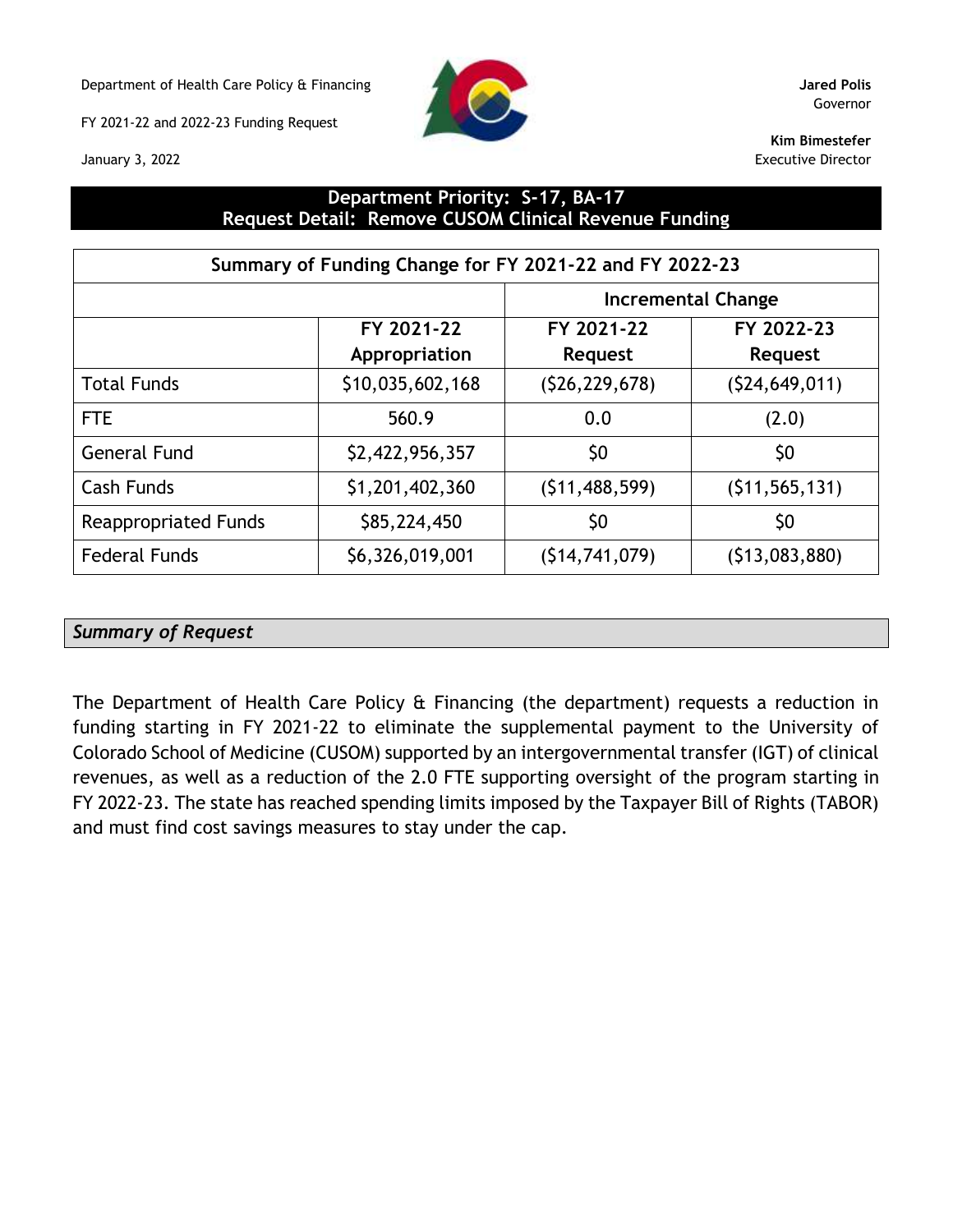## *Current Program*

As part of S.B. 21-205, the FY 2021-22 Long Appropriations Bill, the department was appropriated funding to use an intergovernmental transfer from the University of Colorado School of Medicine (CUSOM) to draw down matching federal funds and make supplemental payments to CUSOM. This intergovernmental transfer consists of clinical revenues generated by the CUSOM. The funding was intended to help develop the recently formed Aurora Community Health Commons, fund scholarships and training, help address social determinants of health, and expand training and support for eConsults and telemedicine. Additionally, two FTE were appropriated to the department to assist with oversight of the program.

## *Problem or Opportunity*

The state has reached the limit imposed in the Taxpayer's Bill of Rights (TABOR) Amendment and cannot spend certain sources of revenue past this cap. The CUSOM intergovernmental transfer is subject to the TABOR limit; eliminating the transfer will help reduce overall state spending to below the limit.

### *Proposed Solution*

The department requests a reduction of \$11,488,599 cash funds and \$14,741,079 federal funds in FY 2021-22 and \$11,565,131 cash funds and \$13,083,880 federal funds, including a reduction of 2.0 FTE in FY 2022-23 to eliminate the CUSOM clinical revenue program as a cost savings measure to stay beneath the TABOR limit.

The department requests no funding changes in FY 2021-22 for the 2.0 FTE appropriated through S.B. 21-205 FY 2021-22 Long Appropriations Bill. The requested reduction in the 2.0 FTE will start in FY 2022-23 with the assumption that they will instead be funded by reappropriated General Fund from the Department of Higher Education with approval of the Department of Health Care Policy & Financing's FY 2022-23 R-12 Convert Contractor Resources to FTE.<sup>1</sup> These FTE are required for continuity of operations in the overarching CUSOM Physician Supplemental Payment program. These FTE are responsible for calculating CUSOM performance metrics, validating CUSOM data, measuring provider enrollment and member access, holding CUSOM accountable to department goals, supporting community collaboration efforts and access to care work, and

<sup>1</sup> https://hcpf.colorado.gov/sites/hcpf/files/HCPF%2C%20FY23%2C%20R-

<sup>12%20</sup>Convert%20Contractor%20Resources%20to%20FTE\_Final.pdf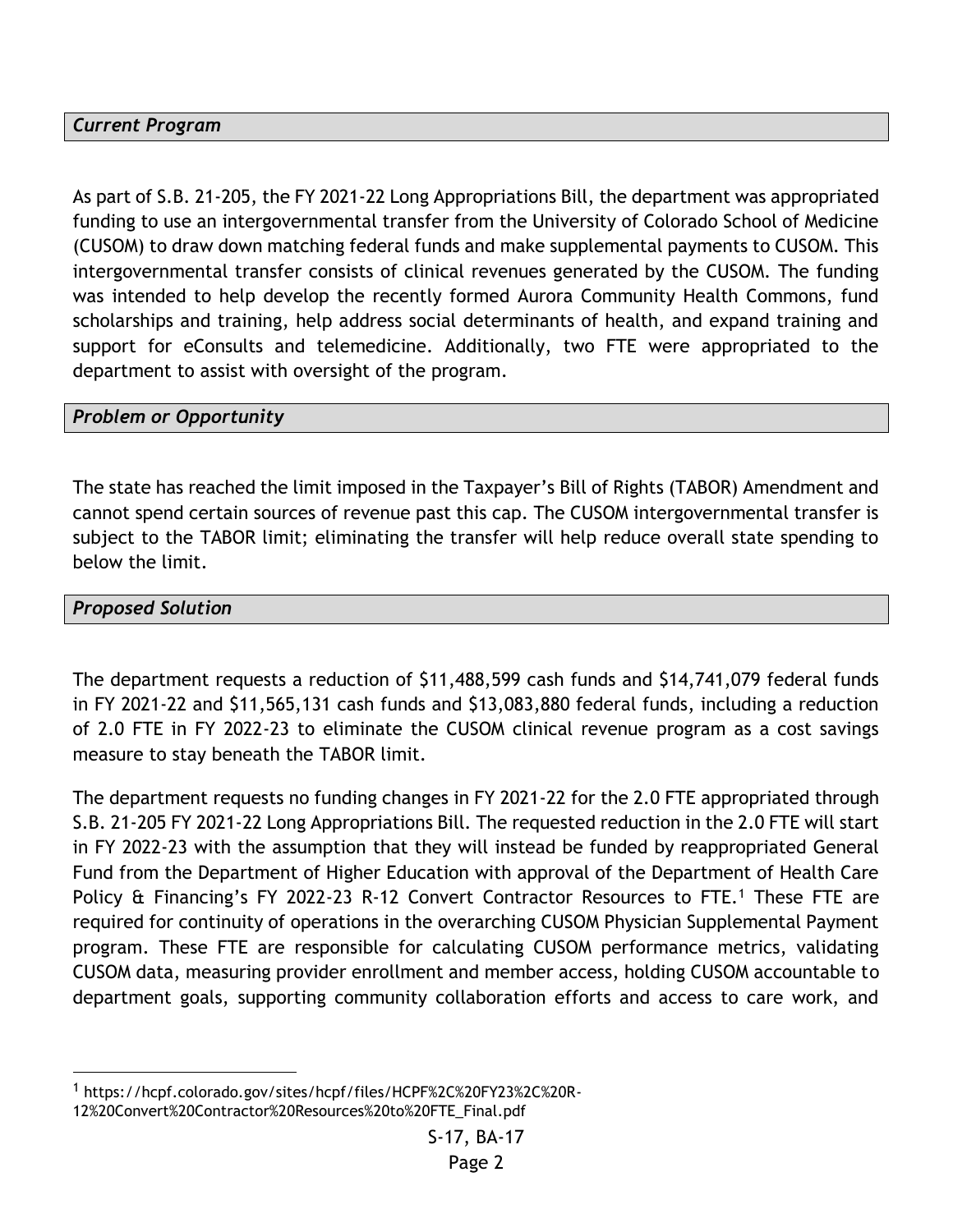providing program-level support such as meeting and site visit coordination, reporting, and deliverable tracking.

As this request is technical in nature and concerns the adjustment of appropriated funding, this request is not ranked on the Office of State Planning and Budgeting's Evidence Continuum.

# *Anticipated Outcomes*

The department anticipates a limited impact as this program started in FY 2021-22 and is still in the early stages of development. Additional federal funds that are provided to the CUSOM will be reduced by \$14.7 million in FY 2021-22 and \$13.0 million in FY 2022-23 compared to the current budget.

## *Assumptions and Calculations*

Please refer to Appendix A for details on requested reductions by appropriation. These figures reflect reversing the funding appropriated to this program in S.B. 21-205 FY 2021-22 Long Appropriations Bill.

# *Supplemental, 1331 Supplemental or Budget Amendment Criteria*

This supplemental funding request is being made due to new information that was not available when FY 2021-22 appropriations were set. The state has reached the TABOR revenue limit.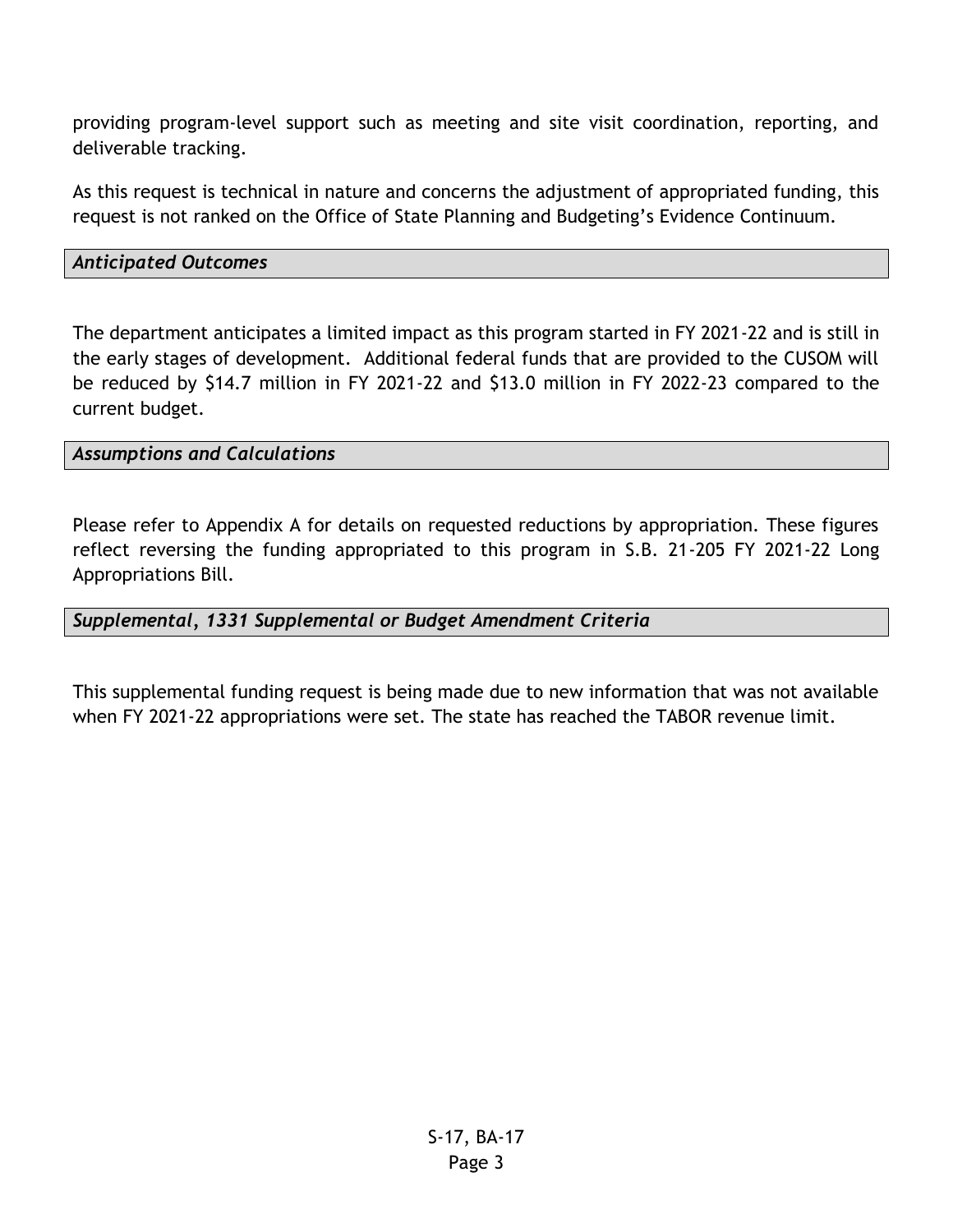#### S-17, BA-17 Remove CUSOM Clinical Revenue Funding Appendix A: Assumptions and Calculations

|            | Table 1.0 Remove CUSOM Clinical Revenue Funding<br>Summary by Line Item<br>FY 2021-22                        |                    |            |                     |                      |                          |                      |                 |                           |  |  |
|------------|--------------------------------------------------------------------------------------------------------------|--------------------|------------|---------------------|----------------------|--------------------------|----------------------|-----------------|---------------------------|--|--|
| <b>Row</b> | Line Item                                                                                                    | <b>Total Funds</b> | <b>FTE</b> | <b>General Fund</b> | Cash Funds           | Reappropriate<br>d Funds | <b>Federal Funds</b> | <b>FFP Rate</b> | <b>Notes/Calculations</b> |  |  |
|            | (1) Executive Director's Office; (A) General<br>Administration, Personal Services                            | \$0                | 0.0        | \$0                 | \$0                  | \$0                      | \$0                  |                 | 50.00% Table 2.0 Row A    |  |  |
|            | $B$ $(1)$ Executive Director's Office; (A) General<br>Administration, Operating Expenses                     | \$0                | 0.0        | \$0                 | \$0                  | \$0                      | \$0                  |                 | 50.00% Table 2.0 Row A    |  |  |
|            | (2) Medical Services Premiums; Medical and<br>C Long-Term Care Services for Medicaid Eligible<br>Individuals | (526, 229, 678)    | 0.0        | \$0                 | (511, 488, 599)      | \$0                      | (514, 741, 079)      |                 | 56.20% Table 2.0 Row B    |  |  |
|            | D Total Request                                                                                              | (\$26, 229, 678]   | 0.0        |                     | \$0   (\$11,488,599) |                          | \$0   (\$14,741,079) |                 | Sum of Rows A through C   |  |  |

|            | Table 1.1 Remove CUSOM Clinical Revenue Funding                                                              |                           |            |                     |                      |                          |                      |                 |                           |  |  |  |
|------------|--------------------------------------------------------------------------------------------------------------|---------------------------|------------|---------------------|----------------------|--------------------------|----------------------|-----------------|---------------------------|--|--|--|
|            | Summary by Line Item                                                                                         |                           |            |                     |                      |                          |                      |                 |                           |  |  |  |
|            | FY 2022-23                                                                                                   |                           |            |                     |                      |                          |                      |                 |                           |  |  |  |
| <b>Row</b> | Line Item                                                                                                    | <b>Total Funds</b>        | <b>FTE</b> | <b>General Fund</b> | <b>Cash Funds</b>    | Reappropriate<br>d Funds | Federal Funds        | <b>FFP Rate</b> | <b>Notes/Calculations</b> |  |  |  |
| A          | (1) Executive Director's Office; (A) General<br>Administration, Personal Services                            | (5150, 364)               | (2.0)      | \$0                 | (575, 182)           | \$0                      | (575, 182)           |                 | 50.00% Table 2.1 Row A    |  |  |  |
|            | $B$ (1) Executive Director's Office; (A) General<br>Administration, Operating Expenses                       | (52,700)                  | 0.0        | \$0                 | (51, 350)            | S0                       | (51, 350)            |                 | 50.00% Table 2.1 Row A    |  |  |  |
|            | (2) Medical Services Premiums; Medical and<br>C Long-Term Care Services for Medicaid Eligible<br>Individuals | (524, 495, 947)           | 0.0        | \$0                 | (511, 488, 599)      | SO.                      | (513,007,348)        |                 | 53.10% Table 2.1 Row B    |  |  |  |
|            | D Total Request                                                                                              | $(524, 649, 011)$ $(2.0)$ |            |                     | \$0   (\$11,565,131) |                          | \$0   (\$13,083,880) |                 | Sum of Rows A through C   |  |  |  |

|            | Table 1,2 Remove CUSOM Clinical Revenue Funding<br>Summary by Line Item<br>FY 2023-24 and Ongoing                         |                    |            |                     |                      |                            |                      |                 |                           |  |  |
|------------|---------------------------------------------------------------------------------------------------------------------------|--------------------|------------|---------------------|----------------------|----------------------------|----------------------|-----------------|---------------------------|--|--|
| <b>Row</b> | Line Item                                                                                                                 | <b>Total Funds</b> | <b>FTE</b> | <b>General Fund</b> | Cash Funds           | Reappropriate  <br>d Funds | <b>Federal Funds</b> | <b>FFP Rate</b> | <b>Notes/Calculations</b> |  |  |
|            | (1) Executive Director's Office; (A) General<br>Administration, Personal Services                                         | (5150, 364)        | (2.0)      | \$0                 | (575, 182)           | \$0                        | (575, 182)           |                 | 50.00% Table 2.2 Row A    |  |  |
|            | $\begin{bmatrix} 1 \\ B \end{bmatrix}$ (1) Executive Director's Office; (A) General<br>Administration, Operating Expenses | (52,700)           | 0.0        | \$0                 | (51, 350)            | \$0                        | (51, 350)            |                 | 50.00% Table 2.2 Row A    |  |  |
|            | (2) Medical Services Premiums; Medical and<br>C   Long-Term Care Services for Medicaid Eligible<br><b>Individuals</b>     | (S22, 977, 198)    | 0.0        | \$0                 | (511, 488, 599)      | \$0                        | (511, 488, 599)      |                 | 50.00% Table 2.2 Row B    |  |  |
|            | D   Total Request                                                                                                         | (523, 130, 262)    | (2.0)      |                     | \$0   (\$11,565,131) |                            | \$0   (\$11,565,131) |                 | Sum of Rows A through C   |  |  |